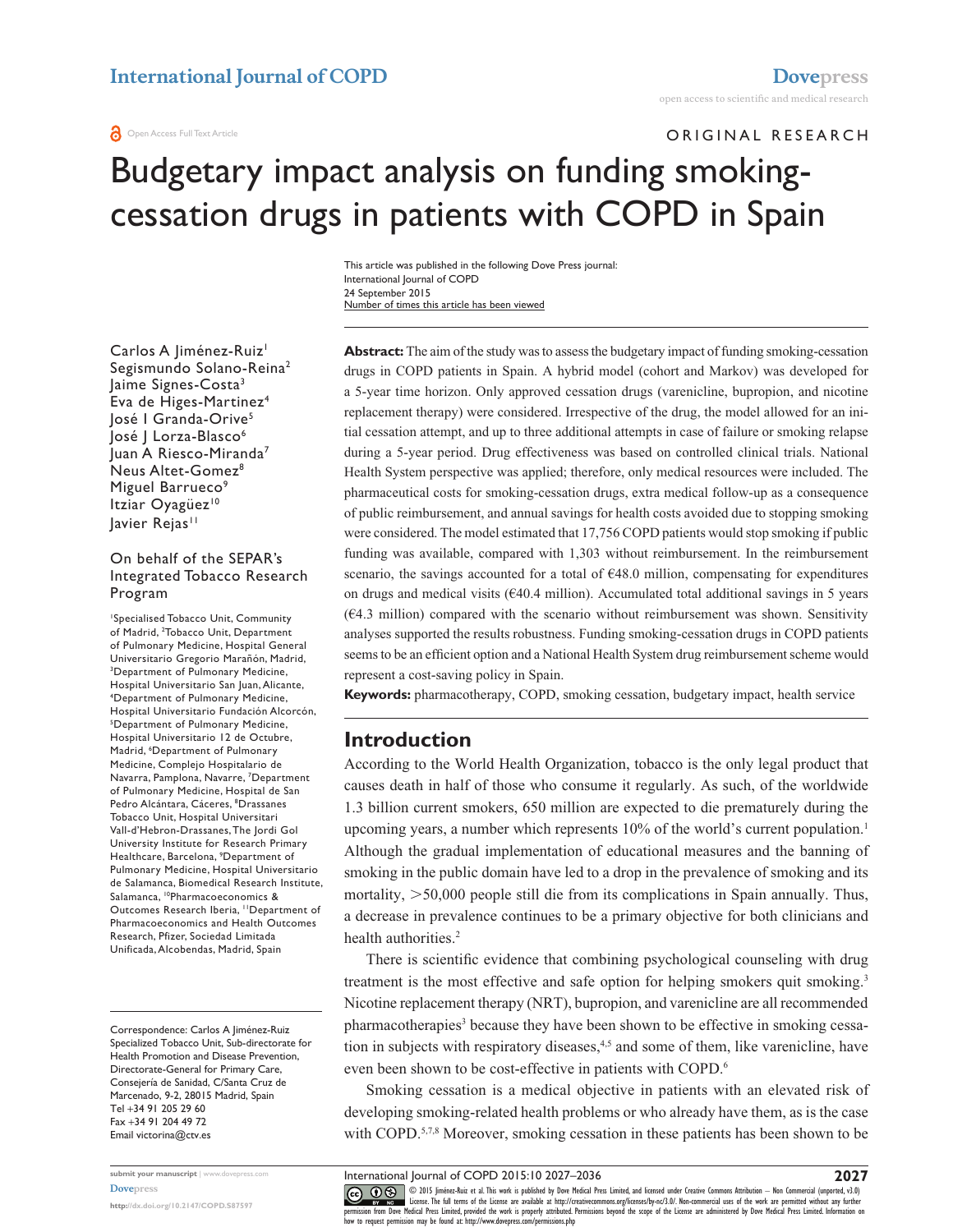associated with substantial savings for the Spanish National Health System (NHS), particularly in the health care-related component of costs, which are currently financed with public funds. $9-11$ 

Therefore, the aim of this study was to estimate the economic impact for the Spanish NHS budget where the currently approved drugs (varenicline, bupropion, and NRT) would be funded for the purposes of smoking cessation in patients with COPD.

## **Methods**

### Design of the model

According to national<sup>12</sup> and international<sup>13</sup> recommendations for developing budget-impact analyses (BIA), a decision analysis model was developed using Microsoft Excel 2007 to project, over a 5-year period, the cost of smoking cessation with psychological counseling plus smoking-cessation drugs in smokers with COPD in Spain. The BIA was performed using a hybrid model (cohort and Markov), which, from an epidemiological perspective, represents the population of patients with COPD who would try quitting smoking by using pharmacological aids additionally to counseling. The impact was estimated by comparing the cost of smoking cessation under public funding for the drugs evaluated, compared with the current situation, where these therapies are not funded by the NHS.

### Alternatives evaluated

The therapies included are the three alternatives currently approved in Spain for smoking cessation: varenicline, bupropion, and NRT. Percentage distribution of use of each drug in the unfunded scenario corresponds to the figures seen in routine medical practice in Spain:<sup>14</sup> 21.9% for varenicline, 25.1% for bupropion, and 53.0% for NRT. The distribution of use that these drugs would have in the hypothetical funded scenario is not known, but in the base case it was assumed that their distribution would be 44.6% for varenicline, 4.2% for bupropion, and 51.2% for NRT. This distribution is justified by what has been observed in reference countries where these drugs receive some type of public funding, such as the Netherlands, Switzerland, or the United Kingdom, and by the different efficacy/safety ratios for such drugs observed in clinical trials with COPD patients.

### Population

The cohort section of the model was used to identify the target population, consisting of COPD diagnosed patients, who would be willing to stop smoking and have tried at least once in the last year using a pharmacological aid.

The population used in the analysis was determined by using an epidemiological algorithm (Figure 1), and it included the Spanish population of smokers diagnosed with COPD, aged  $\geq$ 40 years (COPD defined according to the old European Respiratory Society guidelines as applied in two studies showing the prevalence of COPD in Spain).<sup>11,15</sup> Because of the differences in use of resources and prevalence of smoking by age and sex, the population was stratified by sex in the following age groups:  $40-69$  years and  $\geq 70$  years. For the total Spanish population  $\geq 40$  years (24,321,996 people as of January 1, 2013), $16$  the prevalence of COPD in Spain was used  $(4.5\%^{15}$  between the ages of 40 and 69 and 18.1%<sup>10</sup> for  $\geq$  70 years). A COPD diagnosis rate of 27%<sup>15</sup> was used, as was a smoking prevalence in this population of 29.1%15 in patients aged 40–69, 12.2% in men  $>70$  and 4.2% in women  $>$  70.<sup>17</sup> The EPISCAN study<sup>15</sup> showed that 61% of patients with COPD who smoke would be ready to quit smoking, 42.8% of whom would have tried at least once to stop smoking in the past year, $18$  and 13.9% of these patients would use one of the available drugs.<sup>19</sup> In addition to this prevalent population, a yearly incidence of new COPD cases of 15.6 per  $1,000$  men and  $3.1$  per  $1,000$  women was used,<sup>20</sup> which was applied starting from the second year of analysis.

To calculate the population for the funded scenario based on smoking-cessation drugs plus counseling, an increase of 10% of the proportion of COPD patients diagnosed was used to find the potential effect of funding on diagnosis rate. In addition, it was considered that in a situation where the alternatives evaluated were funded, the proportion of patients who would be willing to stop smoking using one of these drugs would increase to 61.7%, the same figure as that estimated from the survey carried out by the National Committee for the Prevention of Smoking.18

### Structure of the model

The analysis starts with the target population described earlier, who would be treated with one of the smokingcessation alternatives plus counseling. The efficacy of the drug observed in COPD patients determines whether the treatment is successful or the patient relapses into smoking. A patient who stops smoking for a full year is considered a smoking-cessation success. The model provides for the possibility of further attempts with the same drug, up to a maximum of three, during a 5-year period starting from the first attempt to quit, $21$  both in case of failure after the initial attempt as well as in case of relapse after a successful attempt. Relapse was fitted at 3% yearly rate after 52 weeks of abstinence.22 These situations represent the Markov-chain part of the hybrid model (Figure 1).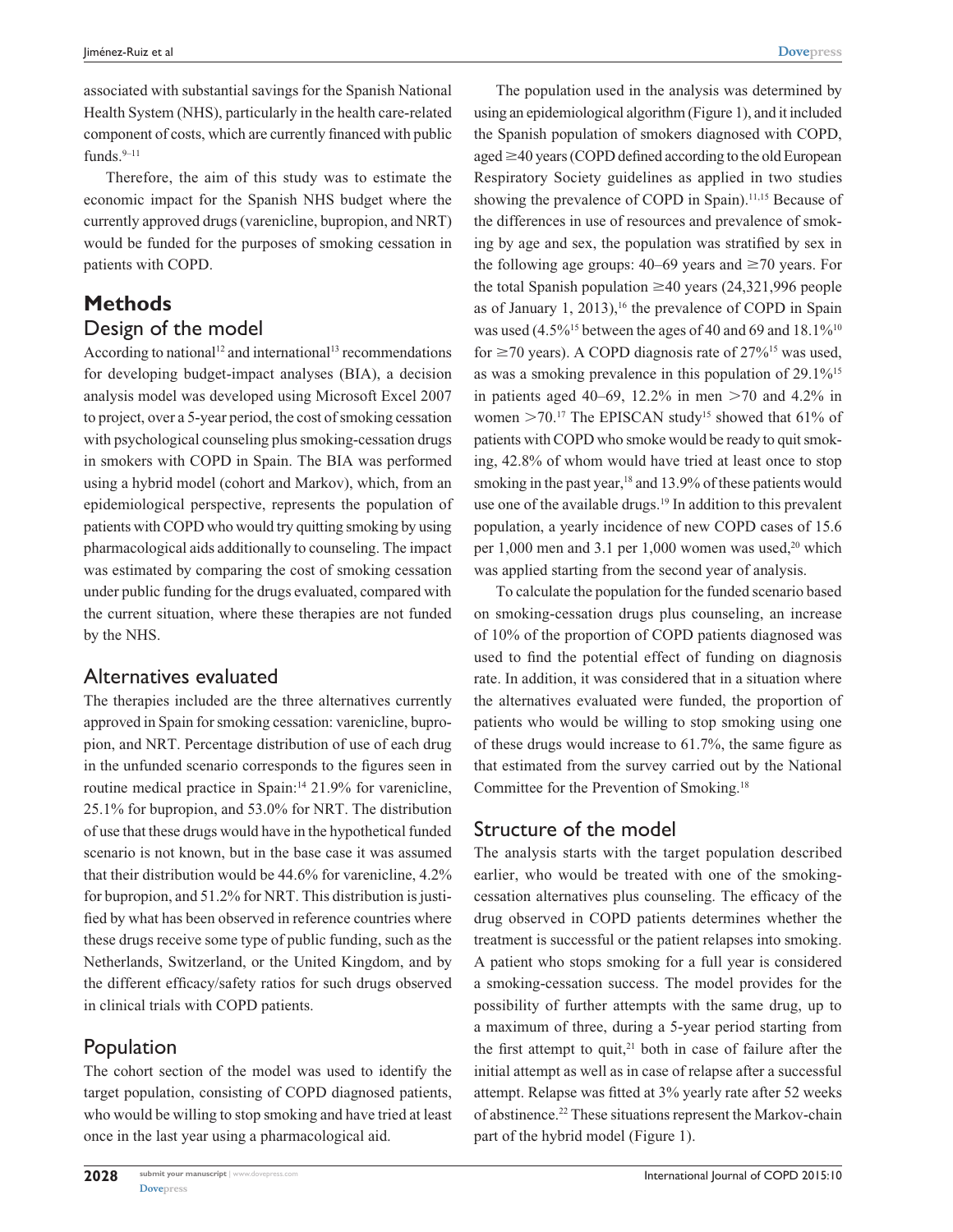

**Figure 1** Diagram of the model: epidemiological cohort and Markov chain. **Abbreviations:** COPD, chronic obstructive pulmonary disease; NRT, nicotine replacement therapy.

The efficacy of the drugs in COPD was expressed as the continuous abstinence rate after 52 weeks following the attempt to quit: 10.0% for bupropion,<sup>23</sup> 18.6% for varenicline,<sup>24</sup> and  $14.0\%$  for NRT.<sup>25</sup> In the funded scenario, these figures were applied, considering that the funding is to be combined with medical follow-up and counseling similar to that followed in the clinical trial protocols. In routine clinical practice, lack of funding has been associated with a drop in medical follow-up and less antismoking counseling, which results in real-world effectiveness values lower than those observed in clinical trials. As such, in the unfunded scenario, the efficacy rates were corrected by using a deflator coefficient of 0.547.26

#### Resources and costs

The cost of the therapies in the funded scenario was calculated based on the current manufacturer selling price $27,28$ and by considering the dose, duration, and compliance for the 12 weeks of treatment (66% for bupropion, $23$  78% for NRT,<sup>25</sup> and 84% for varenicline)<sup>24</sup> observed in the clinical trials (Table 1). In the funded scenario, the attempts to stop smoking are associated with an increase of one initial visit with a specialist doctor and four visits with the nursing staff for each attempt. In the unfunded scenario, neither the pharmacological costs of the smoking-cessation treatments nor the health care costs of the medical visits with specialists and/or nursing staff are assigned.

The economic benefits stemming from avoiding the use of health care resources in patients who stop smoking were obtained from the literature and were calculated starting from the second year of cessation, based on the requirement of 12 months without smoking as the criterion for considering smoking abstinence.<sup>10</sup> All costs (Table 1) are expressed in Euros ( $\epsilon$ , 2014 values).

### Analysis

For each scenario, the economic impact is calculated based on the estimated number of patients who effectively stop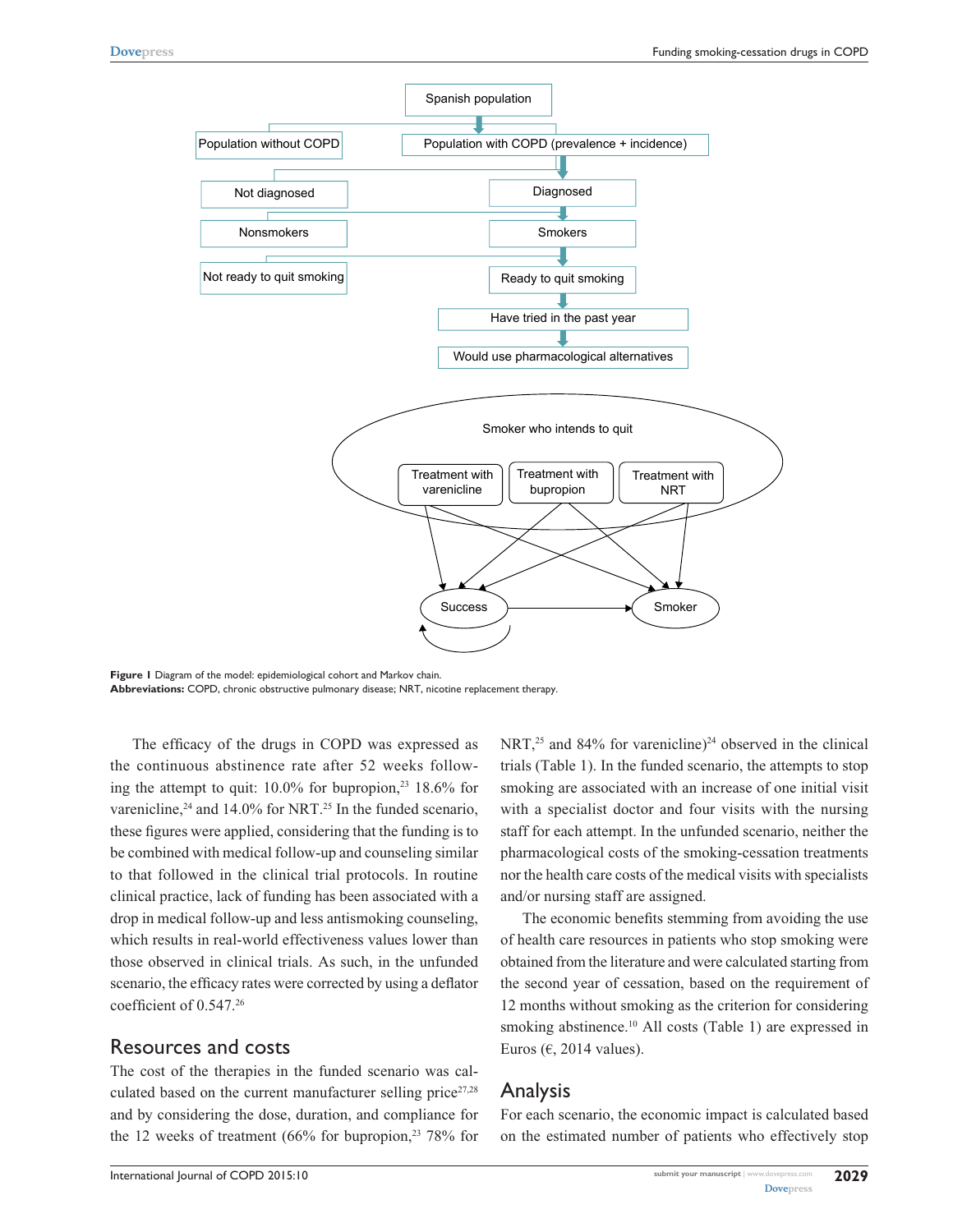#### **Table 1** Unit costs (in €, 2014)

| <b>Parameter</b>                | Cost (in $\epsilon$ , 2014)                                                                                                          |                              |
|---------------------------------|--------------------------------------------------------------------------------------------------------------------------------------|------------------------------|
| <b>Smoking-cessation drugs</b>  | MSP-VAT <sup>a,27</sup>                                                                                                              | RRP-VAT <sup>a,27</sup>      |
|                                 | Cost of treatment considering dose, duration, and compliance as observed in the clinical trials <sup>33-35</sup>                     |                              |
| Varenicline                     | €159.30                                                                                                                              | €248.67                      |
| Bupropion                       | €108.33                                                                                                                              | €169.11                      |
| Nicotine replacement therapy    | €152.50                                                                                                                              | €238.06                      |
| <b>Medical visits</b>           | Unit cost <sup>40,41</sup>                                                                                                           |                              |
| Initial visit with specialist   | €130                                                                                                                                 |                              |
| Follow-up visit with specialist | €78                                                                                                                                  |                              |
| Visit with nursing personnel    | €18                                                                                                                                  |                              |
|                                 | Yearly economic benefits in terms of health care resources avoided in patients who quit smoking by year of cessation <sup>b,10</sup> |                              |
|                                 | $40-69$ years                                                                                                                        | $\geq$ 70 years              |
| First year                      | €0                                                                                                                                   | €0                           |
| Second year                     | €770 (95% CI: 90-1,531)                                                                                                              | €1,398 (95% CI: 961–1,836)   |
|                                 | €1,089 (95% CI: 361–1,727)                                                                                                           | €1,977 (95% CI: 1,341–2,644) |
|                                 | €1,567 (95% CI: 1,079-2,024)                                                                                                         | €2,258 (95% CI: 1,877-2,691) |
| Fifth year                      | €1,871 (95% CI: 1,435–2,328)                                                                                                         | €2,356 (95% CI: 1,889–2,773) |
| Third year<br>Fourth year       | $\blacksquare$                                                                                                                       |                              |

Notes: <sup>a</sup>Required deduction of 7.5% included as per RD 8/2010. <sup>b</sup>Avoided costs are referred to as COPD-specific drugs, oxygen therapy, primary care medical visits, specialist medical visit, and emergency visit, hospital admissions due to COPD exacerbations of cardiovascular events, diagnostic procedures, and laboratory tests.

**Abbreviations:** CI, confidence interval; COPD, chronic obstructive pulmonary disease; MSP–VAT, manufacturing selling price–value added tax; RD, Royal decree; RRP–VAT, recommended retailing price–value added tax.

smoking in each year, multiplied by the average yearly health care costs avoided due to stopping smoking that accumulate starting from the second year the patient stops smoking and are added during the complete follow-up period of 5 years of analysis.

### Sensitivity analysis

To test the model robustness, alternative scenarios were performed by changing case (each time modifying one assumption of the model) of the premises and values of the parameters with greater uncertainty. In all, twelve alternative analyses were performed, with the following characteristics: use of an annual discount rate of  $3\%$ ;<sup>12</sup> increase of 25% in the COPD diagnosis rate up to 33.75%; duplication of the yearly relapse rate up to  $6.3\%$ ;<sup>29</sup> increase of 50% of patients who want and try to stop smoking as a result of funding; proportion of use of smoking-cessation drugs in the funded scenario equal to that used in the unfunded scenario; efficacy of the smoking-cessation drugs equal to that seen in addictive behavior units (varenicline, 57.4%; bupropion, 52.9%; and NRT,  $47.1\%$ ;<sup>14</sup> alternative efficacy of smoking-cessation drugs (varenicline, 33.2%; bupropion, 24.2%; and NRT, 26.3%) based on a Cochrane review;<sup>3</sup> efficacy of smokingcessation drugs equal to that seen in tobacco-cessation units (varenicline, 43.0%; bupropion, 46.2%; and NRT, 28.7%);30 economic benefit of costs avoided in patients who stop smoking, with a value equal to the lower limit of the 95% confidence interval instead of the mean value of cost avoided;<sup>10</sup> copayment of  $0\%$  by patients of the cost of the smoking-cessation drugs, given as total funding by the NHS of the recommended retail price plus value added tax (VAT) of the drugs instead of the manufacturer selling price used for the base-case scenario; copayment of 50% by patients based on the model used in the Autonomous Community of the Canary Islands for funding in patients with respiratory diseases; and increase in medical health care visits in the funded scenario, resulting in an initial visit with the specialist, a follow-up visit with the specialist, and four visits with the nursing staff for each attempt to quit.

### **Results**

It was estimated that, in the unfunded scenario, the cohort of COPD patients willing to quit with a drug would be 3,638; 3,905; 4,167; 4,426; and 2,006 patients in the first, second, third, fourth, and fifth years, respectively, for an accumulated total of 18,142 patients, 1,303 of whom would stop smoking during the analyzed period. In the funded scenario, the patient cohort was estimated to be 26,740 in the first year, 26,579 in the second year, 26,630 in the third year, 26,850 in the fourth year, and 13,361 in the fifth year, for an accumulated total of 120,161 smokers, 17,756 of whom would stop smoking. Table 2 shows the breakdown of the calculation of the number of patients in each scenario. In the unfunded scenario, neither costs associated with smoking-cessation drugs nor health care costs that had to be paid by the NHS were considered. The funded scenario would involve an accumulated investment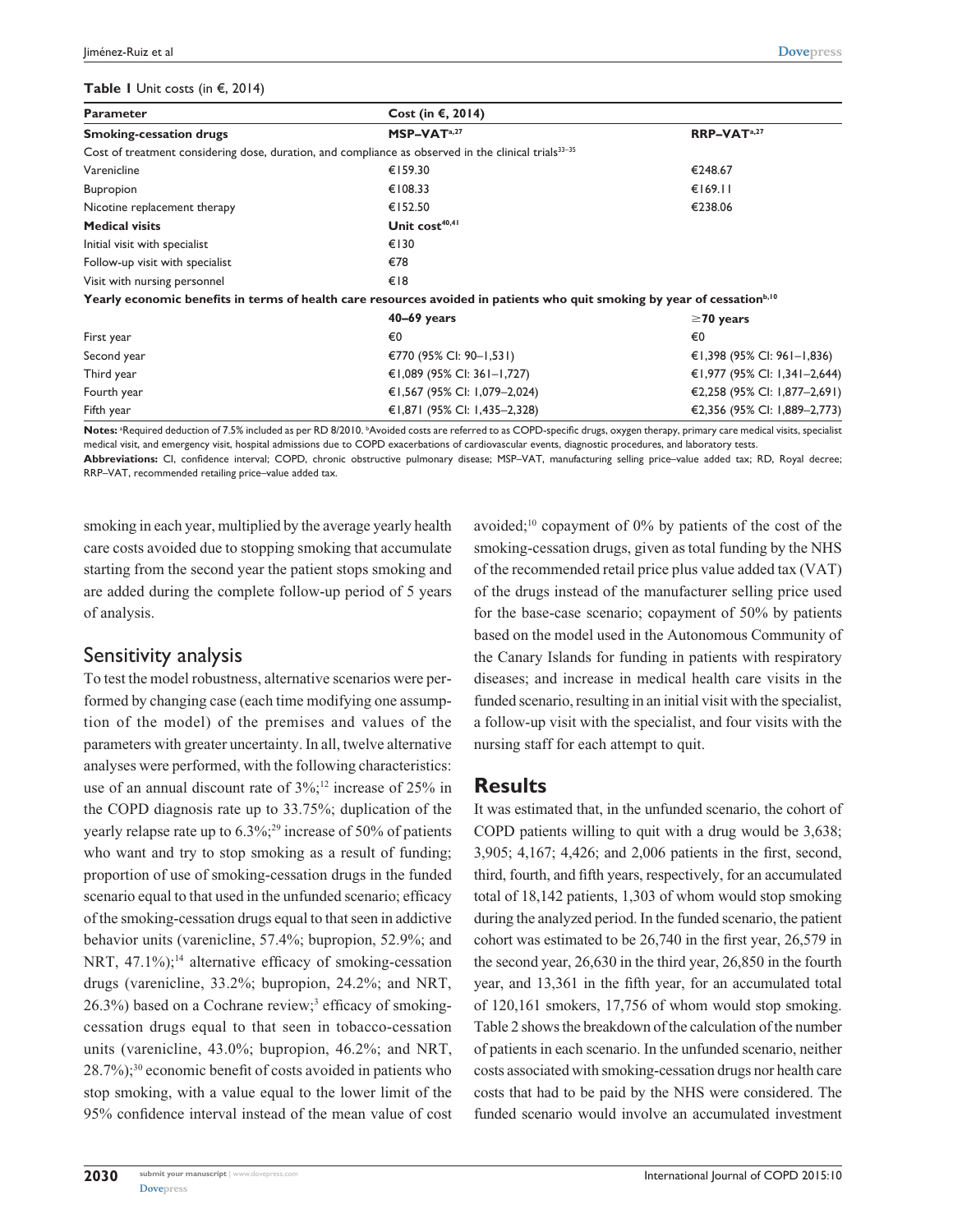| Variable                                                                                      | Unfunded scenario |                                      |                                             |                                      |                             | Funded scenario                            |                                                    |                                                    |                                                                |                                     |
|-----------------------------------------------------------------------------------------------|-------------------|--------------------------------------|---------------------------------------------|--------------------------------------|-----------------------------|--------------------------------------------|----------------------------------------------------|----------------------------------------------------|----------------------------------------------------------------|-------------------------------------|
|                                                                                               | Year <sub>1</sub> | Year <sub>2</sub>                    | Year <sub>3</sub>                           | Year <sub>4</sub>                    | Year 5                      | Year I                                     | Year <sub>2</sub>                                  | Year <sub>3</sub>                                  | Year <sub>4</sub>                                              | Year 5                              |
| General population $\geq$ 40 years                                                            | 24,321,996        |                                      |                                             |                                      |                             | 24,321,996                                 |                                                    |                                                    |                                                                |                                     |
| Prevalent population with COPD                                                                | 1,913,441         |                                      |                                             |                                      |                             | 1,913,441                                  |                                                    |                                                    |                                                                |                                     |
| Incident population with COPD                                                                 |                   |                                      |                                             |                                      |                             |                                            |                                                    |                                                    |                                                                | 230,289                             |
| Population diagnosed with COPD                                                                | 516,629           |                                      |                                             |                                      |                             | 568,292                                    |                                                    |                                                    |                                                                |                                     |
| Population of smokers diagnosed with COPD                                                     | 100,606           | 222,000<br>59,940<br>14,895<br>9,086 | 224,888<br>60,720<br>15,072                 | 227,680<br>61,474<br>15,238<br>9,295 | 230,289<br>62,176<br>15,388 | 110,666                                    | 222,000<br>65,934<br>16,385                        |                                                    |                                                                | 68,396<br>16,927<br>14,488          |
| Population of smokers with COPD who want                                                      | 61,369            |                                      | 9,194                                       |                                      | 9,387                       | 101,260                                    | 14,992                                             | 224,888<br>66,792<br>16,579<br>15,170              | 227,680<br>67,621<br>16,762<br>15,337                          |                                     |
| to quit smoking                                                                               |                   |                                      |                                             |                                      |                             |                                            |                                                    |                                                    |                                                                |                                     |
| Population of smokers with COPD with at                                                       | 26,266            | 3,889                                | 3,935                                       | 3,978                                | 4,018                       | 43,339                                     | 6,417                                              | 6,493                                              | 6,564                                                          | 6,629                               |
| least one attempt to stop smoking                                                             |                   |                                      |                                             |                                      |                             |                                            |                                                    |                                                    |                                                                |                                     |
| Total number of COPD patients who want                                                        | 3,638             | 539                                  | 545                                         | 551                                  | 556                         | 26,740                                     | 3,959                                              | 4,006                                              | 4,050                                                          | 4,090                               |
| to stop smoking with the aid of drug treatment                                                |                   |                                      |                                             |                                      |                             |                                            |                                                    |                                                    |                                                                |                                     |
| With varenicline                                                                              | 797               |                                      |                                             |                                      |                             | 11,926                                     |                                                    |                                                    |                                                                |                                     |
| With bupropion                                                                                | 913               |                                      |                                             |                                      |                             | 1,123                                      |                                                    |                                                    |                                                                |                                     |
| With NRT                                                                                      | 1,928             |                                      |                                             |                                      |                             | 13,691                                     |                                                    |                                                    |                                                                |                                     |
| Accumulated failures                                                                          |                   | 3,358<br>8                           |                                             |                                      |                             |                                            |                                                    |                                                    |                                                                | 8,904                               |
| Relapses after abstaining for 52 weeks                                                        |                   |                                      |                                             |                                      |                             |                                            |                                                    |                                                    |                                                                |                                     |
| Total number of patients treated yearly                                                       | 3,638             | 3,905<br>300                         |                                             |                                      |                             |                                            |                                                    |                                                    |                                                                |                                     |
| Total number of patients who stop smoking yearly                                              | 280               |                                      | $3,605$<br>$17$<br>$4,167$<br>$319$<br>$89$ | 3.849<br>2.6428<br>3.85400           |                             | 26,470<br>4,247<br>4,218<br>1,917<br>1,917 | 22,493<br>127<br>26,579<br>4,205<br>1,940<br>1,940 | 22,375<br>250<br>26,630<br>4,199<br>1,972<br>1,972 | $72,431$ $368$ $36850$ $4,222$ $129$ $129$ $129$ $129$ $2,010$ | 368<br>13,361<br>1,071<br>60<br>980 |
| With varenicline                                                                              | ಹ                 | 58                                   |                                             |                                      |                             |                                            |                                                    |                                                    |                                                                |                                     |
| With bupropion                                                                                | S                 | 55                                   | 60                                          |                                      |                             |                                            |                                                    |                                                    |                                                                |                                     |
| With NRT                                                                                      | 148               | <b>159</b>                           | $\overline{170}$                            |                                      |                             |                                            |                                                    |                                                    |                                                                |                                     |
| Abbreviations: COPD, chronic obstructive pulmonary disease; NRT, nicotine replacement therapy |                   |                                      |                                             |                                      |                             |                                            |                                                    |                                                    |                                                                |                                     |

Table 2 Estimation flow of patients that should be treated with smoking cessation therapies yearly in Spain in funded and in unfunded scenarios **Table 2** Estimation flow of patients that should be treated with smoking cessation therapies yearly in Spain in funded and in unfunded scenarios

**[Dovepress](www.dovepress.com)**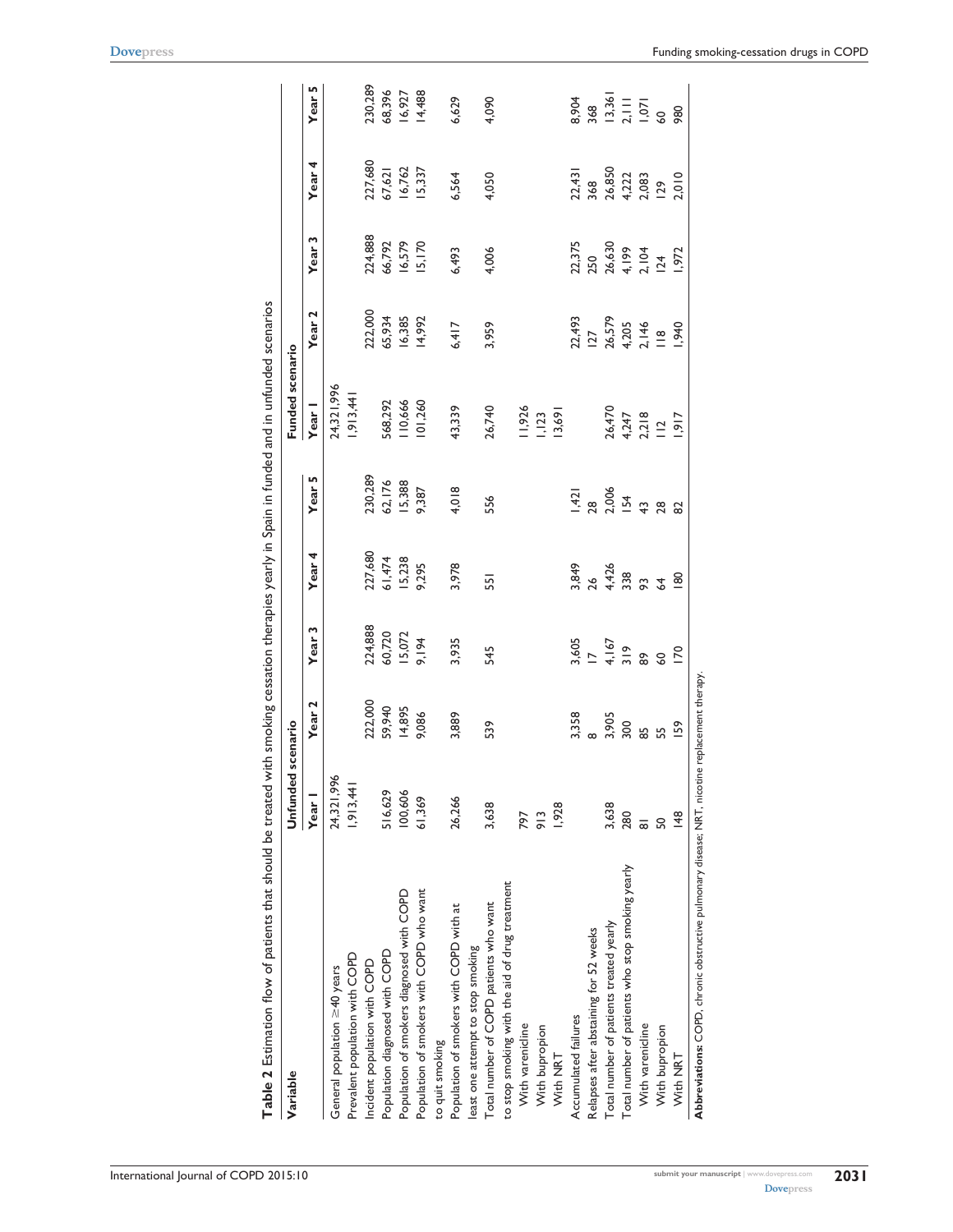during the 5-year analysis of  $\epsilon$ 18,436,000, corresponding to the cost of smoking-cessation drugs, plus  $\epsilon$ 21,914,000, that are due to medical visits (specialist and nursing staff), which would amount to a total cost of  $\epsilon$ 40,350,000 over the 5 years.

The savings due to smoking cessation (observable starting from the second year of quitting) in the unfunded scenario were estimated to be  $\epsilon$ 270,000 for the second year,  $\epsilon$ 653,000 for the third year,  $\epsilon$ 1,145,000 for the fourth year, and  $\epsilon$ 1,316,000 for the fifth year. In the funded scenario, these savings would be, €4,096,000, €9,573,000, €16,319,000, respectively, and  $€18,005,000$  in the last year (Table 3). The budgetary impact of funding the smoking-cessation drugs would result in a cost difference of  $+$  €9,038,000 in the first year,  $+$  €5,115,000 in the second year,  $+ \epsilon 708,000$  in the third year,  $- \epsilon 6,212,000$ in the fourth year, and  $-£12,201,000$  in the fifth year, which produces accumulated savings during the 5-year analysis of  $E4,258,000$  (Table 3). Table 4 shows the budgetary impact split by the various autonomous communities.

In the sensitivity analysis, the efficacy of the smokingcessation therapies was observed to be the parameter with the greatest influence on the results (Figure 2). In the analysis where the efficacy observed in addictive behavior units was applied, the accumulated impact during the 5-year period for the funded scenario, compared with the unfunded scenario, reached a maximum value of €89,880,000 in savings for the NHS. By contrast, when the value below the 95% confidence interval of the economic benefits associated with smoking cessation is considered, an accumulated impact over 5 years would amount to €18,371,000. The tornado chart shown in Figure 3 gives the results of the accumulated impact over the 5 years derived from modifying the parameters used in the sensitivity analyses.

### **Discussion**

A BIA is intended to provide data on the effect of adding new health care technologies and medicines to the public budgets, both in aggregated form for the NHS as a whole as well as for the regional health services. Though not intended to replace the use of other types of economic evaluations, this type of study fulfils the important objective of providing decision-makers with relevant data on the financial viability of adopting new treatments.31 With the potential funding of drug treatments to aid smoking cessation, the efficacy of which has been clearly shown in the literature,  $9,32-35$  the BIA of including these drugs in the public funds for medicinal products offers guidance for the potential increase in pharmaceutical spending, an aspect with increasing significance nowadays.

This study included a BIA of funding treatment to help smokers with COPD in Spain quit smoking. A 5-year hybrid model was designed that provides for NHS funding together with a normal copayment by patients. The data show that in the current unfunded scenario, a total of only 1,303 smokers with COPD would stop smoking over the 5 years; whereas, in the funded scenario, this would increase to a total of 17,756. This would amount to a total estimated extra savings for the NHS of  $\epsilon$ 4,258,000 as a result of funding. It should also be noted that the single-variable sensitivity analysis indicates that both the large-scale incorporation of smokers with COPD into the program with funded treatment, as well as the increased effectiveness of the treatments provided, would augment the economic benefits for the NHS.

The vast majority of scientific health care institutions recommend that public health services fund smoking-cessation treatments,<sup>3,36</sup> as they are considered to be one of the most effective health care interventions.3 In addition, it must be noted that the only treatment that has proved to be effective in stopping COPD from progressing in patients who smoke is quitting smoking, and the COPD treatments currently available, apart from being expensive, are only symptomatic and are not able to stop the disease from progressing.<sup>37</sup> These reasons seem to favor funding for smoking-cessation

**Table 3** Results of the budget-impact analysis for the Spanish National Health System, by year and accumulated cost

| Variable                                                                                                         |                 | Year  | Year 2 | Year 3 | Year 4   | Year 5    | Accumulated |
|------------------------------------------------------------------------------------------------------------------|-----------------|-------|--------|--------|----------|-----------|-------------|
| Cost in smoking-cessation drugs (in millions of $\epsilon$ )                                                     | Without funding | 0     | 0      | 0      | 0        | 0         | 0           |
|                                                                                                                  | With funding    | 4.109 | 4.080  | 4.083  | 4.114    | 2.500     | 18.436      |
| Health care costs (in millions of $\epsilon$ )                                                                   | Without funding | 0     | 0      | 0      | 0        | 0         | 0           |
|                                                                                                                  | With funding    | 4.929 | 4.861  | 4.838  | 4.848    | 2.438     | 21.914      |
| Mean costs incurred (in millions of $\epsilon$ )                                                                 | Without funding | 0     | 0      | 0      | 0        | 0         | 0           |
|                                                                                                                  | With funding    | 9.038 | 8.941  | 8.921  | 8.962    | 4.488     | 40.350      |
| Mean costs avoided by stopping smoking (in millions, $\epsilon$ )                                                | Without funding | 0     | 270    | 653    | 1.145    | 1.316     | 3.384       |
|                                                                                                                  | With funding    | 0     | 4.096  | 9.573  | 16.319   | 18.005    | 47.992      |
| Budgetary impact (in millions, $\epsilon$ ) for National Health System<br>due to effect of funding vs no funding |                 | 9.038 | 5.115  | 708    | $-6.212$ | $-12.201$ | $-4.258$    |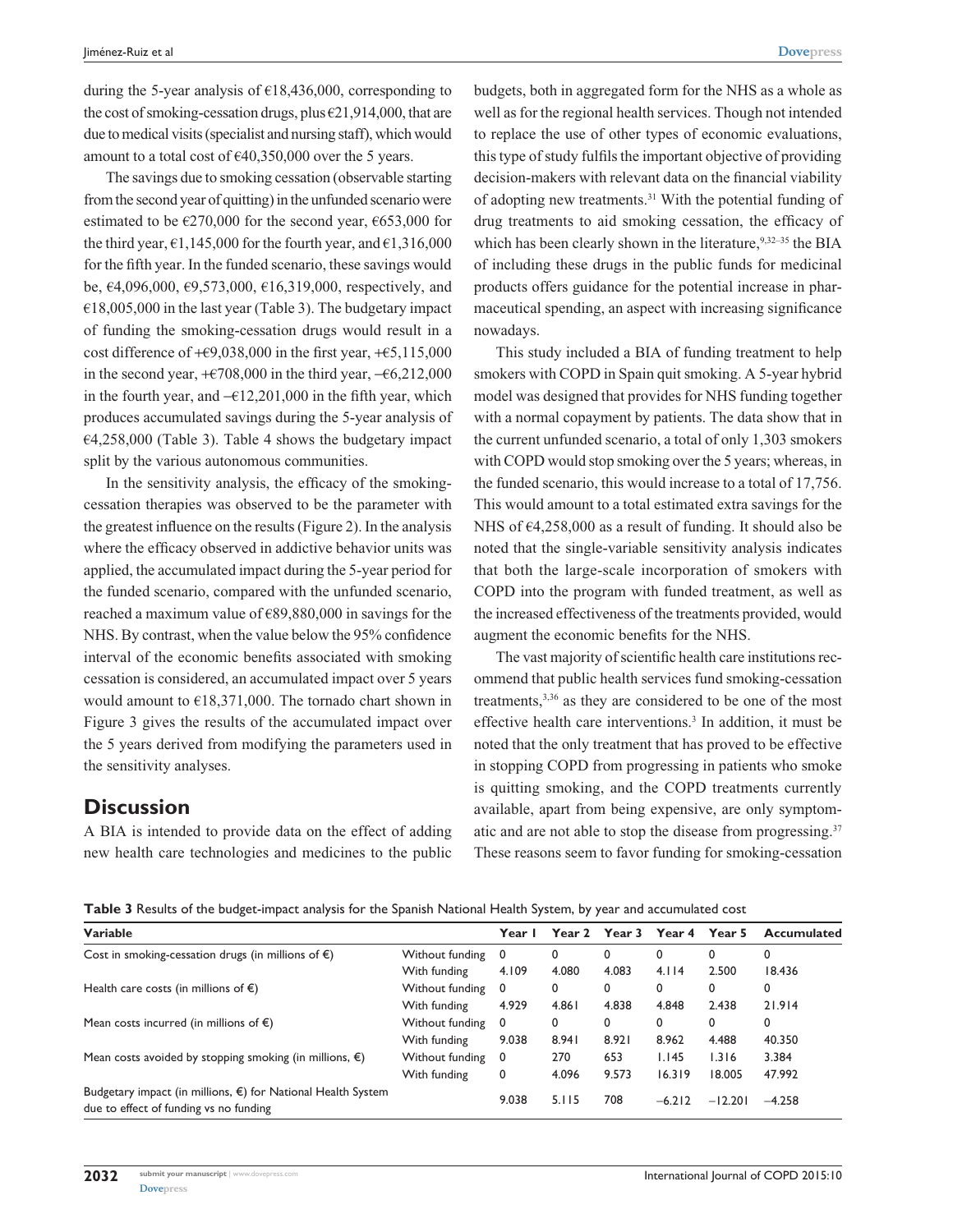| <b>Autonomous community</b> | Year I | Year 2 | Year 3          | Year 4   | Year 5   | Accumulated |
|-----------------------------|--------|--------|-----------------|----------|----------|-------------|
| Andalusia                   | 1.531  | 866    | 120             | $-1.052$ | $-2.067$ | $-721$      |
| Aragon                      | 273    | 154    | 21              | $-187$   | $-368$   | $-128$      |
| Asturias                    | 241    | 136    | 9               | $-165$   | $-325$   | $-113$      |
| <b>Balearic Islands</b>     | 201    | $ $  4 | 16              | $-138$   | $-272$   | $-95$       |
| Cantabria                   | 122    | 69     | 10              | $-84$    | $-165$   | $-58$       |
| Canary Islands              | 393    | 222    | 31              | $-270$   | $-530$   | $-185$      |
| Castilla-La Mancha          | 393    | 222    | 31              | $-270$   | $-530$   | $-185$      |
| Castile and León            | 551    | 312    | 43              | $-379$   | $-744$   | $-260$      |
| Catalonia                   | 1.428  | 808    | 112             | $-982$   | $-1.928$ | $-673$      |
| Ceuta and Melilla           | 25     | 4      | 2               | $-17$    | $-35$    | $-12$       |
| Extremadura                 | 218    | 123    | 17              | $-150$   | $-295$   | $-103$      |
| Galicia                     | 597    | 338    | 47              | $-410$   | $-806$   | $-281$      |
| Madrid                      | 1.197  | 678    | 94              | $-823$   | $-1.616$ | $-564$      |
| Murcia                      | 254    | 44     | 20              | $-175$   | $-343$   | $-120$      |
| Navarre                     | 125    | 71     | $\overline{10}$ | $-86$    | $-169$   | $-59$       |
| Basque country              | 460    | 260    | 36              | $-316$   | $-621$   | $-217$      |
| La Rioja                    | 63     | 36     | 5               | $-44$    | $-86$    | $-30$       |
| Valencia                    | 964    | 546    | 76              | $-663$   | $-1.302$ | $-454$      |

**Table 4** Results of the budget-impact analysis (in millions of €), by year and accumulated cost, in the autonomous community-funded scenario with smoking-cessation drugs

treatments in smokers with COPD. In Spain, a country suffering a serious economic crisis and where there is public funding for medicines, the political and health authorities fund every kind of COPD treatment except smoking-cessation treatment in these patients.

An interesting conclusion, based on the results of this study, is that profits for the NHS and the public health services in the various autonomous communities of Spain would become evident from the fourth year of funding, which would make investing in smoking-cessation treatment in smokers with COPD a short-term investment. This finding has been greatly valued by those making decisions on health care policies.38,39 Furthermore, another important finding was that funding smoking-cessation therapies, not only lead to a higher number of patients willing to quit smoking with the aid of combined therapies, but would generate even more savings for the public health service. The higher number of smokers who would be willing to quit smoking by using the funded



**Figure 2** Results of the budget impact for the sensitivity analysis.

Notes: The values (in millions of €) of the different scenarios show the impact of the current funded scenario compared with the current unfunded scenario. BIA, budgetimpact analysis. The values (in millions of €) of the different scenarios show the impact of this scenario on the current unfunded scenario after discarding the value observed in the current scenario.

**Abbreviation:** COPD, chronic obstructive pulmonary disease.

**2033**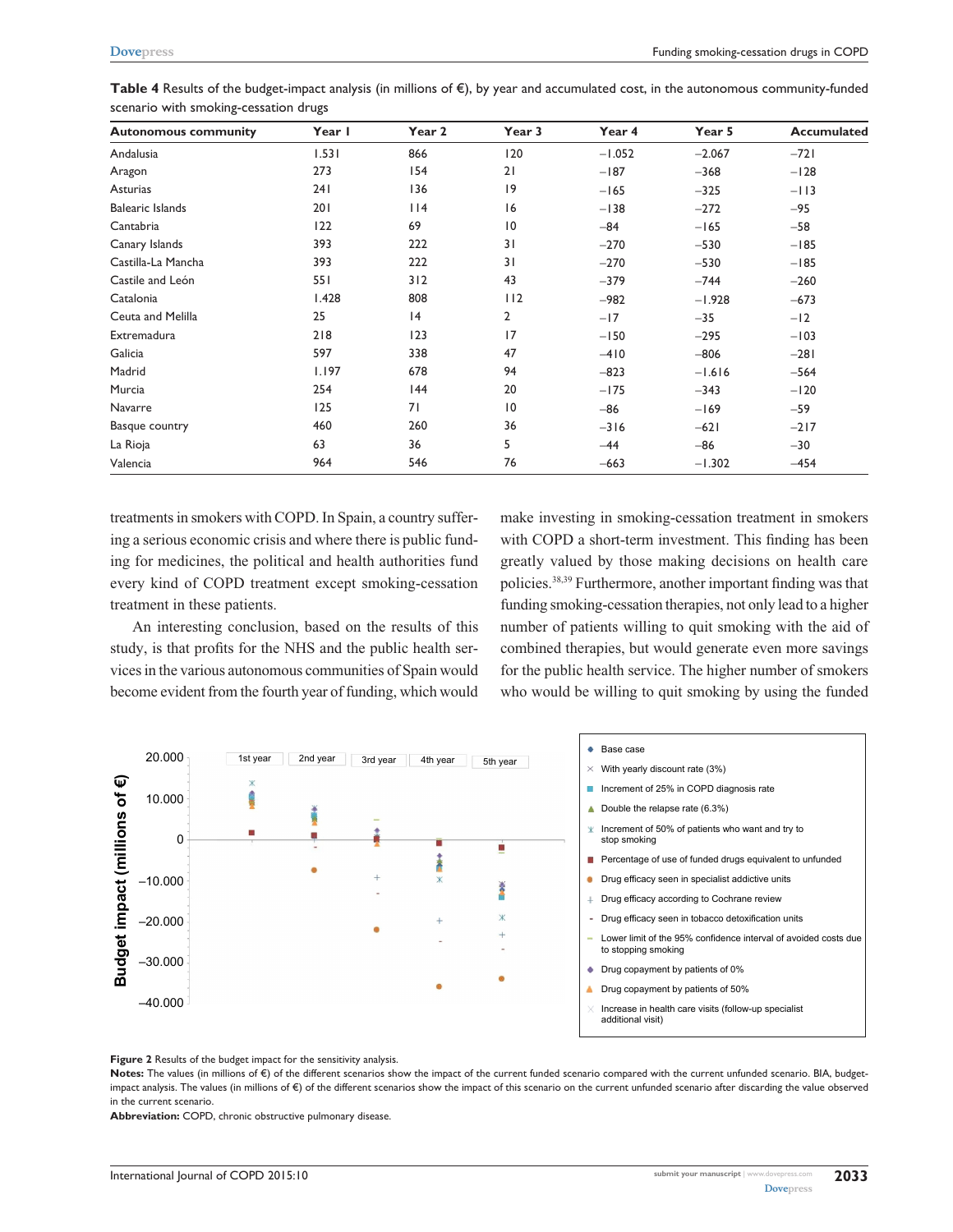

**Figure 3** Tornado chart showing the results of the accumulated budgetary impact after the 5-year sensitivity analysis. Note: The values (in millions of €) indicate the differences between the funded and unfunded scenarios. **Abbreviation:** COPD, chronic obstructive pulmonary disease.

treatments has been one of the problems noted by health care administrators faced with deciding whether to approve funding, for fear that such an increase would lead to higher health care costs.<sup>38,39</sup> The hypothetical increase of 50% of subjects, who would be willing to make a serious attempt to quit smoking with the aid of combined treatment, would generate additional savings of €6,900,000 after 5 years. On the other hand, increasing effectiveness of these drugs in smokers with COPD would result in a significant increase in economic benefits for the NHS. The data suggest that, if all smokers with COPD were managed in tobacco units staffed with experts in this area, the savings for the NHS would amount to  $> \in 45,000,000$  after 5 years.

This analysis does have some possible constraints that should be considered when interpreting the results. The first is due to the particularly short period of modeling used for an intervention, the clinical benefits of which are observed over the long term and, therefore, the actual long-term savings from success in smoking cessation could be underestimated. The 5-year period, however, is sufficient for observing drug effectiveness after several attempts and is therefore a realistic approximation of what happens in clinical practice. The model does not consider periods of treatment with smokingcessation drugs of less or more than the 12 weeks contained in most clinical trials with these drugs. The analysis assumes that all smoking-cessation attempts will be made using the same drug, because no information is available on effectiveness in patients who switch to a different pharmacological alternative. The possibility of cessation attempts using two or more drugs at the same time was also not analyzed because although this combination may succeed in some cases in routine clinical practice, it is not recommended in the summaries of product characteristics of these drugs. Although smoking-cessation drugs may have adverse effects, any cost these might have is not included in the analysis because the impact would be associated more with quitting and treatment failure than with a relevant use of resources to manage such an impact. This analysis does not include estimated mortality rates in smokers in the model in the prevalent cases who failed and tried again to quit smoking, because it was assumed that in the 5 years of modeling, the estimated number of deaths would be very low and would not substantially change the results. In line with the chosen perspective, the effect on absenteeism in the workplace was not considered. Finally, we developed a mathematical model trying to predict the human behavior, which needed the incorporation of several assumptions, which were also managed in a sensitivity analysis; inherent limitations could not be completely ruled out.

The results of this analysis indicate that smoking cessation with the aid of pharmacological alternatives generates economic benefits for the NHS due to patients who quit smoking. Public funding for these drugs would involve long-term savings for the NHS, savings, which were evident from the fourth year of analysis. The estimated economic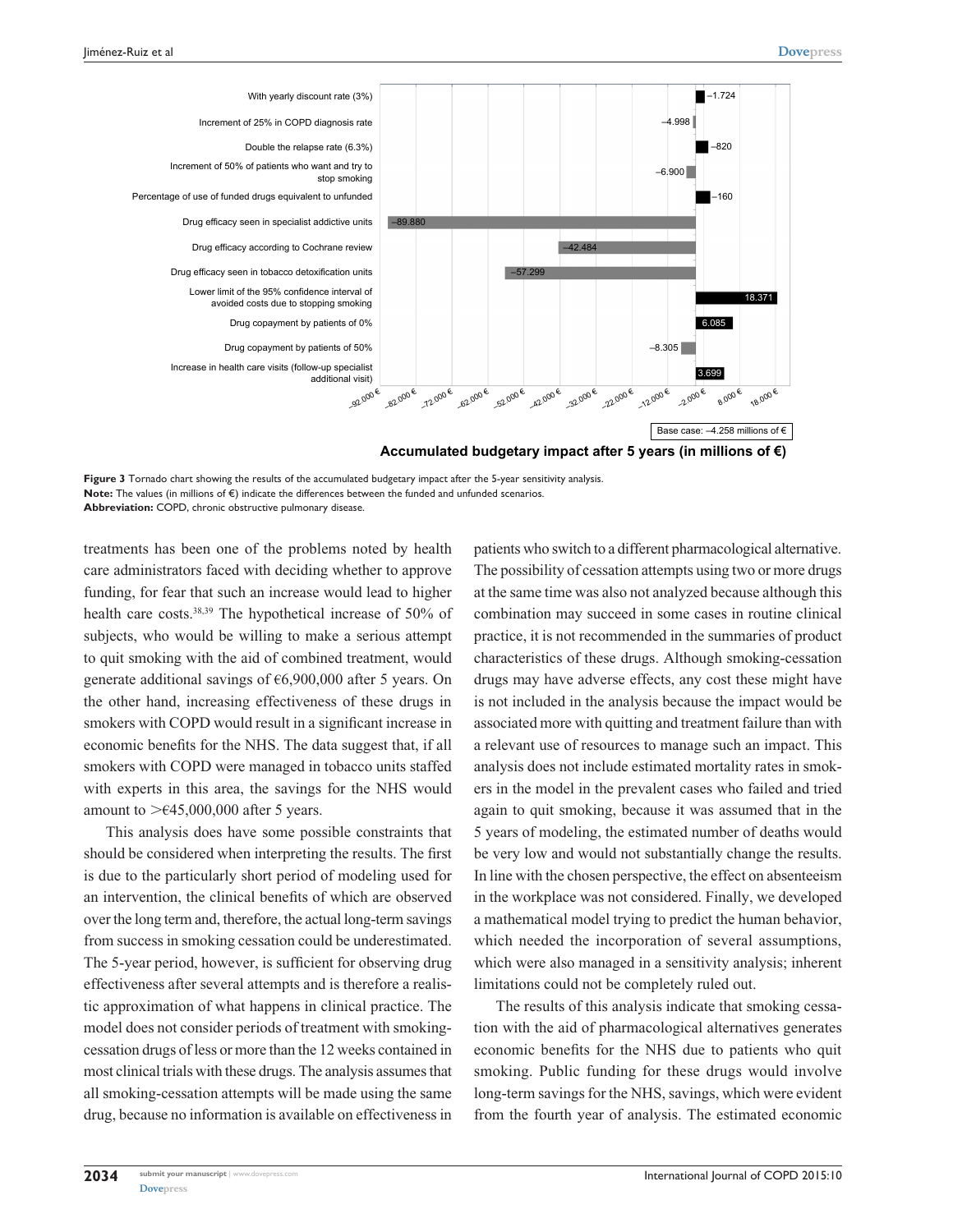benefits increased proportionally with the increase in the population able to take part in a program that funds smoking cessation, with a parallel increase in the effectiveness of these drugs stemming from better follow-up by the medical staff involved in the antismoking counseling. In conclusion, funding smoking-cessation drugs is a public health strategy that is economically beneficial for Spain's NHS.

### **Acknowledgments**

The budget-impact model was developed by Carlos Collados from Trial FormSupply, Spain, and Javier Rejas from Pfizer, SLU, and was funded by Pfizer, SLU.

### **Disclosure**

I Oyagüez is employed by Pharmacoeconomics & Outcomes Research Iberia, a company specializing in economic evaluations of health care interventions, which received unconditional funding from Pfizer to develop and write this manuscript. The authors declare no other conflicts of interest with this work.

### **References**

- 1. World Health Organization. Geneva; 2014. Available from: [http://www.](http://www.who.int/tobacco/health_priority/en/index.html) [who.int/tobacco/health\\_priority/en/index.html](http://www.who.int/tobacco/health_priority/en/index.html). Accessed July 21, 2014.
- 2. Banegas JR, Díez-Gañán L, Bañuelos-Marco B, et al. Smoking-attributable deaths in Spain, 2006. *Med Clin (Barc)*. 2011;136:97–102.
- 3. Fiore MC, Jaén CR, Baker TB. *Treating Tobacco Use and Dependence: 2008 Update. Clinical Practice Guideline*; 2013. Rockville, MD: U.S. Department of Health and Human Services. Public Health Service. Available from: <http://www.ncbi.nlm.nih.gov/books/NBK63952/>. Accessed September 27, 2013.
- 4. Rennard SI, Daughton DM. Smoking cessation. *Clin Chest Med*. 2014;35:165–176.
- 5. Rigotti NA. Smoking cessation in patients with respiratory disease: existing treatments and future directions. *Lancet Respir Med*. 2013;1:241–250.
- 6. Lock K, Wilson K, Murphy D, Riesco JA. A cost-effectiveness model of smoking cessation based on a randomized controlled trial of varenicline versus placebo in patients with chronic obstructive pulmonary disease. *Expert Opin Pharmacother*. 2011;12:2613–2626.
- 7. Jiménez-Ruiz CA, Riesco Miranda JA, Altet Gómez N, et al; Sociedad Española de Neumología y Cirugía Torácica (SEPAR). Treatment of smoking in smokers with chronic obstructive pulmonary disease. Sociedad Española de Neumología y Cirugía Torácica (SEPAR). *Arch Bronconeumol*. 2013;49:354–363.
- 8. SEMERGEN. Consenso para la prevención y terapia de la enfermedad tabáquica [Consensus for prevention and therapy of smoking]; 2007. Available from: <http://www.semergen.es>. Accessed June 26, 2014.
- 9. González-Enríquez J, Salvador-Llivina T, López-Nicolás A, et al. The effects of implementing a smoking cessation intervention in Spain on morbidity, mortality and health care costs. *Gac Sanit*. 2002;16:308–317.
- 10. Sicras-Mainar A, Rejas-Gutiérrez J, Navarro-Artieda R, Ibañez-Nolla J. The effect of quitting smoking on costs and healthcare utilization in patients with chronic obstructive pulmonary disease: a comparison of current smokers versus ex-smokers in routine clinical practice. *Lung*. 2014;192:505–518.
- 11. Jiménez-Ruiz CA, Riesco Miranda JA, Ramos Pinedo A, et al. Recommendations for pharmacological tobacco cessation treatments: proposals for financing. *Arch Bronconeumol*. 2008;44:213–219.
- 12. López-Bastida J, Oliva J, Antoñanzas F, et al. Spanish recommendations on economic evaluation of health technologies. *Eur J Health Econ*. 2010;11:513–520.
- 13. Sullivan SD, Mauskopf JA, Augustovski F, et al. Budget impact analysis-principles of good practice: report of the ISPOR 2012 Budget Impact Analysis Good Practice II Task Force. *Value Health*. 2014;17:  $5-14.$
- 14. Sicras-Mainar A, Navarro Artieda R, Díaz Cerezo S, Martí-Sanchéz B, Sanz De Burgoa V. Abstinence rates with varenicline compared to bupropion and nicotine replacement therapy for quitting smoking in primary care. *Aten Primaria*. 2011;43:482–489.
- 15. Soriano JB, Ancochea J, Miravitlles M, et al. Recent trends in COPD prevalence in Spain: a repeated cross-sectional survey 1997–2007. *Eur Respir J*. 2010;36:758–765.
- 16. National Institute of Statistics (INE) of Spain. Proyecciones de la población española for 2013 [Spanish population projections for 2013]; 2013. Available from: <http://www.ine.es>. Accessed September 27, 2013.
- 17. de Miguel Diez J, Carrasco Garrido P, García Carballo M, et al. Determinants and predictors of the cost of COPD in primary care: a Spanish perspective. *Int J Chron Obstruct Pulmon Dis*. 2008;3:701–712.
- 18. Comité Nacional para la Prevención del Tabaquismo; 2008 [National Committee for Prevention of smoking: 2008]. Available from: [http://](http://www.cnpt.es/listado-recursos.asp?id_categoria=23&id_subcategoria=-1&pagina=8) [www.cnpt.es/listado-recursos.asp?id\\_categoria](http://www.cnpt.es/listado-recursos.asp?id_categoria=23&id_subcategoria=-1&pagina=8)=23&id\_subcategoria=- [1&pagina](http://www.cnpt.es/listado-recursos.asp?id_categoria=23&id_subcategoria=-1&pagina=8)=8. Accessed September 27, 2013.
- 19. Jiménez Ruiz CA, Fernando Masa J, Sobradillo V, et al. Prevalence of and attitudes towards smoking in a population over 40 years of age. *Arch Bronconeumol*. 2000;36:241–244.
- 20. de Lucas Ramos P, Álvaro Alvarez D. Actualizaciones en la EPOC 2010 [Update for COPD 2010]. Monografías NEUMOMADRID, Vol. XV; 2010. Available from: [http://www.neumomadrid.org/des](http://www.neumomadrid.org/descargas/monog_neumomadrid_xv.pdf)[cargas/monog\\_neumomadrid\\_xv.pdf.](http://www.neumomadrid.org/descargas/monog_neumomadrid_xv.pdf) Accessed September 27, 2013.
- 21. Getsios D, Marton JP, Revankar N, et al. Smoking cessation treatment and outcomes patterns simulation: a new framework for evaluating the potential health and economic impact of smoking cessation interventions. *Pharmacoeconomics*. 2013;31:767–780.
- 22. Krall EA, Garvey AJ, Garcia RI. Smoking relapses after 2 years of abstinence: findings from the VA Normative Aging Study. *Nicotine Tob Res*. 2002;4:95–100.
- 23. Tashkin D, Kanner R, Bailey W, et al. Smoking cessation in patients with chronic obstructive pulmonary disease: a double-blind, placebocontrolled, randomized trial. *Lancet*. 2001;357:1571–1575.
- 24. Tashkin DP, Rennard S, Hays JT, Ma W, Lawrence D, Lee TC. Effects of varenicline on smoking cessation in patients with mild to moderate COPD: a randomized controlled trial. *Chest*. 2011;139:591–599.
- 25. Tønnesen P, Mikkelsen K, Bremann L. Nurse-conducted smoking cessation in patients with COPD using nicotine sublingual tablets and behavioral support. *Chest*. 2006;130:334–342.
- 26. Zhu SH, Anderson CM, Tedeschi GJ, et al. Evidence of real-world effectiveness of a telephone quit line for smokers. *N Engl J Med*. 2002; 347:1087–1093.
- 27. Drug Catalogue of the Consejo General de Colegios de Farmacéuticos. Bot Plus Web; 2013 [Drug Catalogue of the General Council of Official Colleges of Pharmacists]. Available from:<http://www.portalfarma.com>. Accessed September 27, 2013.
- 28. Royal Decree-Law (RD). *Real Decreto-ley 8/2010, de 20 de mayo, por el que se adoptan medidas extraordinarias para la reducción del déficit público*. BOE [Spain's Official Government Gazette] de 24 de Mayo 2010:126;2010. Available from: [www.boe.es/boe/dias/2010/05/24/](www.boe.es/boe/dias/2010/05/24/pdfs/BOE-A-2010-8228.pdf) [pdfs/BOE-A-2010-8228.pdf](www.boe.es/boe/dias/2010/05/24/pdfs/BOE-A-2010-8228.pdf). Accessed June 25, 2014.
- 29. Wetter DW, Cofta-Gunn L, Fouladi RT, Cinciripini PM, Sui D, Gritz ER. Late relapse/sustained abstinence among former smokers: a longitudinal study. *Prev Med*. 2004;39:1156–1163.
- 30. Jiménez Ruiz CA, Ramos Pinedo A, Cicero Guerrero A, Mayayo Ulibarri M, Cristobal Fernández M, Lopez Gonzalez G. Characteristics of COPD smokers and effectiveness and safety of smoking cessation medications. *Nicotine Tob Res*. 2012;14:1035–1039.

**2035**